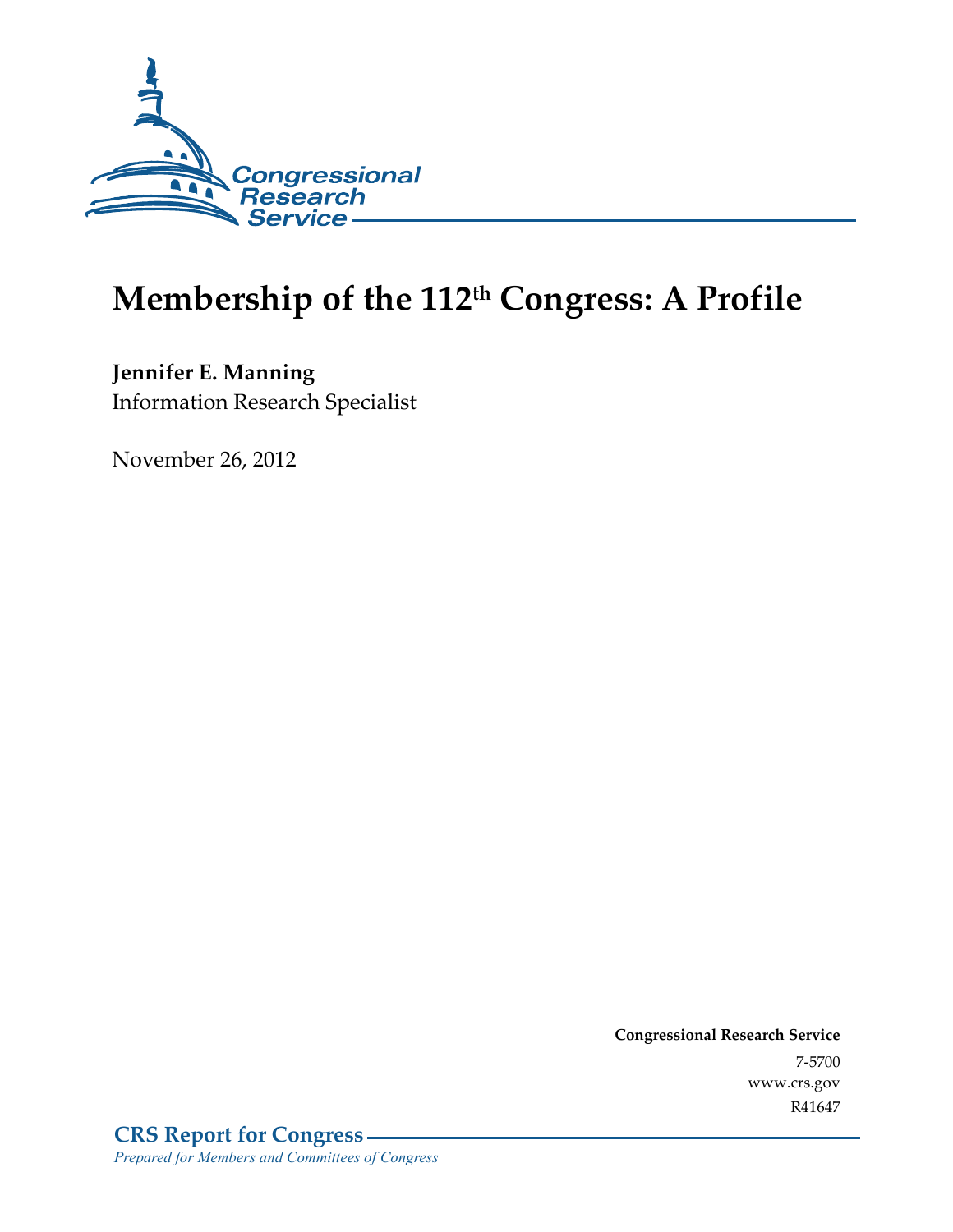## **Summary**

This report presents a profile of the membership of the  $112<sup>th</sup>$  Congress (2011-2012). Statistical information is included on selected characteristics of Members, including data on party affiliation, average age, occupation, education, length of congressional service, religious affiliation, gender, ethnicity, foreign births, and military service.

Currently, in the House of Representatives there are 241 Republicans, 198 Democrats (including 5 Delegates and the Resident Commissioner), and 2 vacant seats. The Senate has 47 Republicans, 51 Democrats, and 2 Independents, who caucus with the Democrats.

The average age of Members of the House at the beginning of the  $112<sup>th</sup>$  Congress was 56.7 years; and of Senators, 62.2 years. The overwhelming majority of Members have a college education. The dominant professions of Members are public service/politics, business, and law. Protestants collectively constitute the majority religious affiliation of Members. Roman Catholics account for the largest single religious denomination, and numerous other affiliations are represented.

The average length of service for Representatives at the beginning of the  $112<sup>th</sup>$  Congress was 9.8 years (4.9 terms); for Senators, 11.4 years (1.9 terms).

Ninety-four women serve in the  $112^{th}$  Congress: 77 in the House, including 3 Delegates, and 17 in the Senate. There are 43 African American Members of the House (a record number) and none in the Senate. This House number includes 2 Delegates. There are 31 Hispanic or Latino Members serving: 29 in the House, including 1 Delegate and the Resident Commissioner, and 2 in the Senate. Twelve Members (eight Representatives, two Delegates, and two Senators) are Asian or Native Hawaiian/other Pacific Islander. The only American Indian (Native American) serves in the House.

The portions of this report covering political party affiliation, gender, ethnicity, and vacant seats will be updated as events warrant. The remainder of the report will not be updated.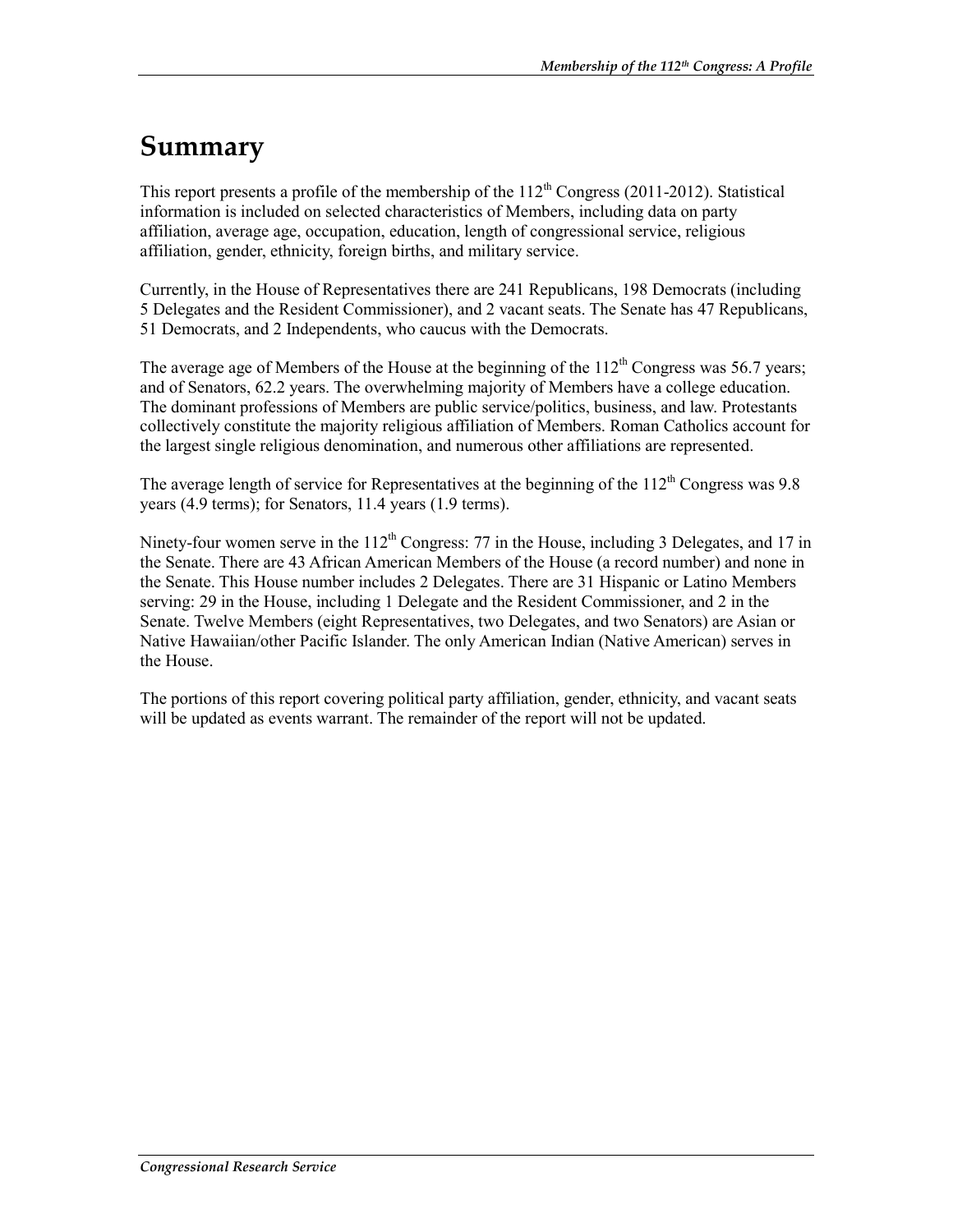# **Contents**

#### Contacts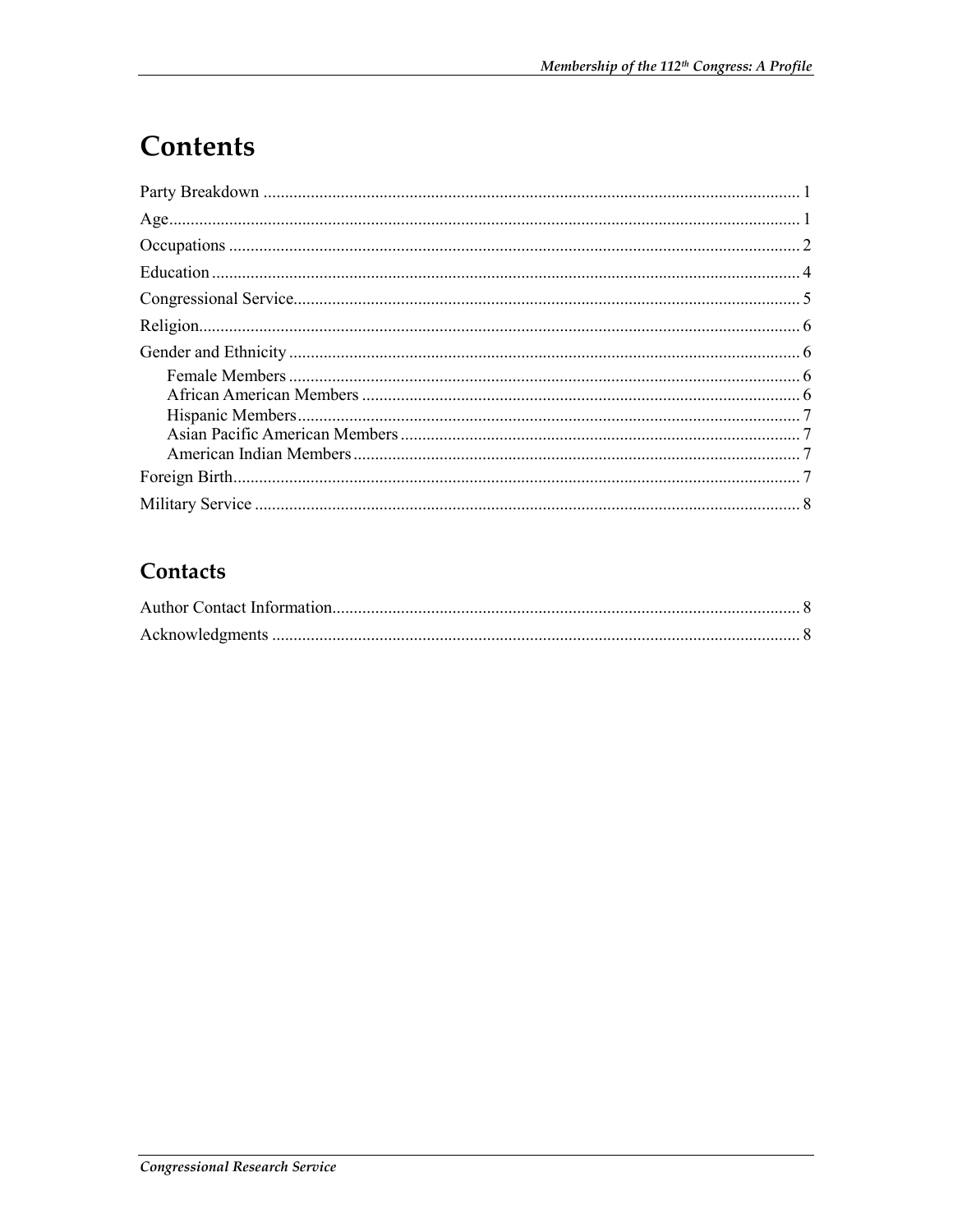ongress is composed of 541 individuals from the 50 states, the District of Columbia, Puerto Rico, Guam, the U.S. Virgin Islands, American Samoa, and the Northern Mariana Islands.<sup>1</sup> This count assumes that no seat is temporarily vacant.<sup>2</sup>  $\mathbf{C}^{\text{on}}_{\text{Isl}}$ 

Since 1789, 12,023 individuals have served in Congress:<sup>3</sup> 10,747 in the House and 1,931 in the Senate.<sup>4</sup> Of these Members, 655 have served in both chambers. These numbers do not include the additional 213 nonvoting Delegates and Resident Commissioners who have served in the House.

The following is a profile of the  $112^{th}$  Congress (2011-2012).<sup>5</sup>

### **Party Breakdown**

In the  $112<sup>th</sup>$  Congress, the current party alignments are in the House of Representatives, 241 Republicans, 198 Democrats (including 5 Delegates and the Resident Commissioner), and 2 vacant seats. The Senate has 51 Democrats; 2 Independents, who caucus with the Democrats; and 47 Republicans.

### **Age**

1

The average age of Members of the  $112<sup>th</sup>$  Congress, although lower than that of the previous Congress, is among the highest of any Congress in recent U.S. history.<sup>6</sup> The average age of Senators at the beginning of the  $112<sup>th</sup>$  Congress was 62.2 years. This is approximately nine-tenths of a year lower than that of the 111<sup>th</sup> Congress (63.1 years) but half a year higher than that of Senators in the  $110^{th}$  Congress (61.7 years).

<sup>&</sup>lt;sup>1</sup> This figure includes 100 Senators, 435 Representatives, 5 Delegates (from the District of Columbia, Guam, American Samoa, the U.S. Virgin Islands, and the Northern Mariana Islands), and 1 Resident Commissioner from Puerto Rico.

<sup>&</sup>lt;sup>2</sup> Currently, there are two House vacancies and no Senate vacancies. For information on all special elections and appointments to fill vacancies in the  $112<sup>th</sup>$  Congress, refer to "Changes in the Membership of the  $112<sup>th</sup>$  Congress" at http://www.crs.gov/resources/Pages/Congress\_112.aspx. This site is updated whenever there is a change in the membership of the House or Senate.

<sup>3</sup> Information about all individuals who have served in Congress is available in the *Biographical Directory of the United States Congress*, a website maintained by the Clerk of the House and the Secretary of the Senate at http://bioguide.congress.gov.

<sup>4</sup> A chronological list of all U.S. Senators in history is available on the Senate website at http://www.senate.gov/ artandhistory/history/resources/pdf/chronlist.pdf.

<sup>&</sup>lt;sup>5</sup> Information on the five Delegates and the Resident Commissioner is included where relevant. References to Representatives include information for the 435 Members of the House, but not Delegates or the Resident Commissioner. For background information on the previous Congress, refer to CRS Report R40086, *Membership of the 111th Congress: A Profile*, by Jennifer E. Manning. See also CRS Report RL30378, *African American Members of the United States Congress: 1870-2012*, by Jennifer E. Manning and Colleen J. Shogan; CRS Report RL30261, *Women in the United States Congress: 1917-2012*, by Jennifer E. Manning and Colleen J. Shogan; CRS Report R42365, *Representatives and Senators: Trends in Member Characteristics Since 1945*, coordinated by R. Eric Petersen and CRS Report 97-398, *Asian Pacific Americans in the United States Congress*, by Lorraine H. Tong.

<sup>6</sup> For average ages of Members in each Congress from 1949 to the present, refer to an online feature of the *Wall Street Journal,* "The Capitol's Age Pyramid: A Graying Congress," at http://online.wsj.com/public/resources/documents/ CONGRESS AGES 1009.html. CRS records on the ages of Members of the House begin in 1907, the  $60^{th}$  Congress.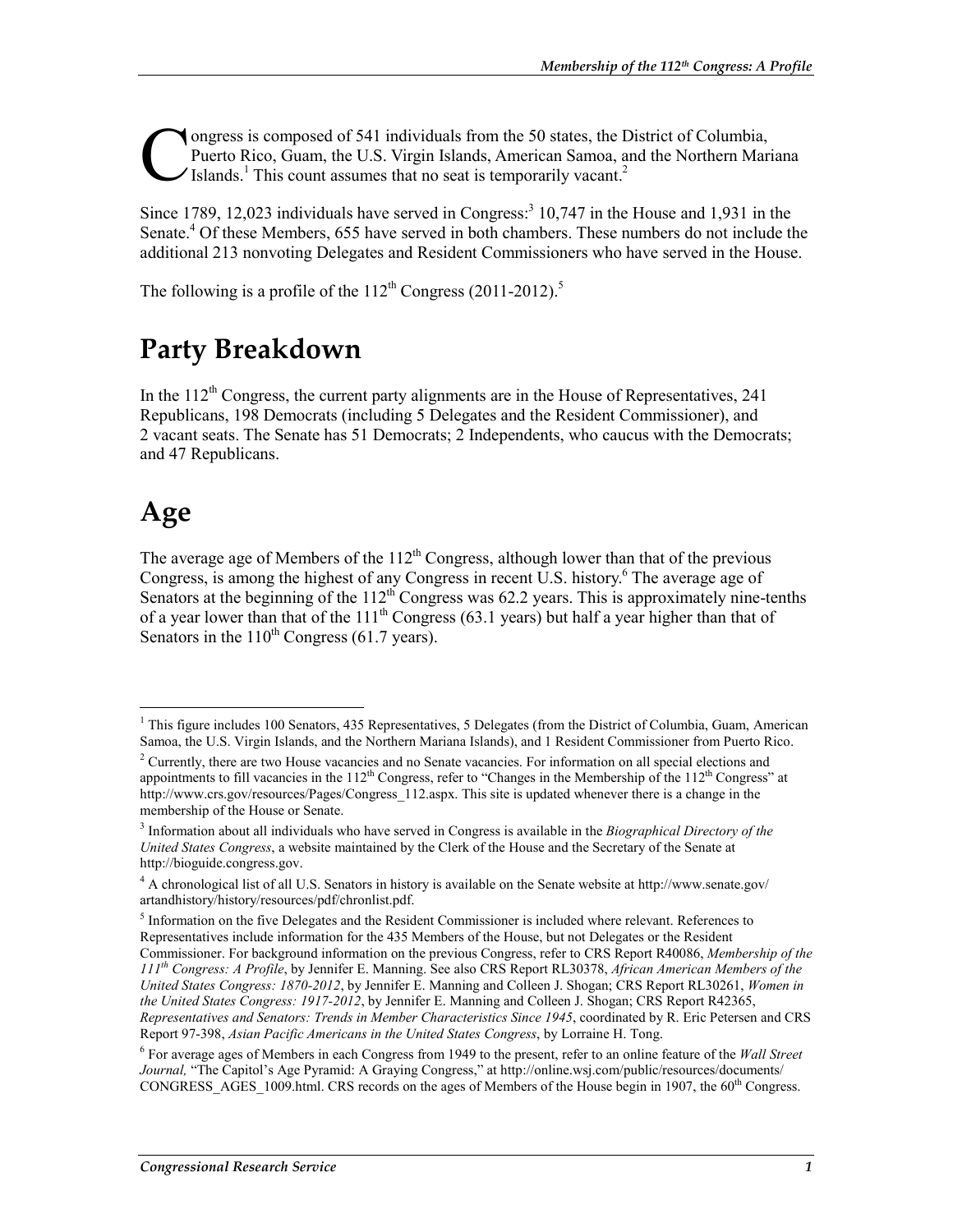At the beginning of the  $112<sup>th</sup>$  Congress, the average age of Members of the House, excluding Delegates and the Resident Commissioner, was 56.7 years. This is half a year lower than that of Representatives in the 111<sup>th</sup> Congress (57.2 years), but four-fifths of a year higher than that of Representatives in the  $110^{th}$  Congress (55.9 years).

At the beginning of the  $112<sup>th</sup>$  Congress, the average age of new Members of the House, including a Delegate and the Resident Commissioner, was 48.2 years, 1.6 years lower than that of new Members at the beginning of the 111<sup>th</sup> Congress. The average age of new Senators was 52.1 years, 5 years lower than that of new Senators at the beginning of the  $111<sup>th</sup>$  Congress.

The U.S. Constitution requires Representatives to be at least 25 years old when they take office. The youngest Representative, as well as youngest Member of Congress, is 31-year-old Aaron Schock (R-IL), born May 28, 1981. The oldest Representative in U.S. history, as well as the oldest current Member of Congress, is Ralph Hall (R-TX), 89, born May 3, 1923.

Senators must be at least 30 years old when they take office. The oldest Senator is Frank Lautenberg (D-NJ), 88, born January 23, 1924. The youngest Senator is 41-year-old Mike Lee  $(R$ -UT), born June 4, 1971.<sup>7</sup>

### **Occupations**

1

According to *CQ Today*, in the  $112<sup>th</sup>$  Congress, law is the dominantly declared profession of Senators, followed by public service/politics, then business; for Representatives, business is first, followed by public service/politics, then  $law$ <sup>8</sup> A closer look at the prior occupations of Members of the House and Senate at the beginning of the 112<sup>th</sup> Congress, as listed in their *CQ Roll Call Member Profiles*, also shows the following:<sup>9</sup>

- 49 Senators have previous House service;
- 81 educators, employed as teachers, professors, instructors, fundraisers, counselors, administrators, or coaches (68 in the House, 13 in the Senate);
- 2 medical doctors in the Senate, plus 1 veterinarian and 1 ophthalmologist; 15 medical doctors in the House (including 1 Delegate), plus 2 dentists, 1 veterinarian, 1 ophthalmologist, and 1 psychiatrist; $10$

<sup>&</sup>lt;sup>7</sup> Senator Lee is six days younger than fellow freshman Senator Marco Rubio (born May 28, 1971).

<sup>&</sup>lt;sup>8</sup> "Demographics of the 112<sup>th</sup> Congress" *CQ Today*, vol. 46, special "Guide to the New Congress" issue, (November 4, 2010), pp. 14-15. In the overwhelming majority of previous Congresses, business has followed law as the dominant occupation of Members. However, at the beginning of the 112<sup>th</sup> Congress, 209 Members (181 Representatives, 28 Senators) listed business in their *CQ Roll Call Member Profiles,* edging out the 208 Members (172 Representatives, 36 Senators) who listed public service/politics. Law was listed by 200 Members (148 Representatives, 52 Senators). In the  $111<sup>th</sup>$  Congress, 215 Members (182 Representatives, 33 Senators) listed their occupation as public service/politics, 203 Members (152 Representatives, 51 Senators) listed law, and 202 Members (175 Representatives, 27 Senators) listed business. Ninety-four (78 Representatives and 16 Senators) listed education as a profession. Members often list more than one profession when surveyed by CQ Roll Call.

<sup>9</sup> *CQ Roll Call Member Profiles*, available on the CQ.com subscription database. The professions listed here are not exhaustive, and are not necessarily the ones practiced by Members immediately prior to entering Congress. Most Members list more than one profession in their *CQ Roll Call Member Profiles*.

 $10$  For more details on medical professionals serving in the  $112<sup>th</sup>$  Congress, see Mike Mitka, "Physicians in Congress," *JAMA*, vol. 304, no. 22 (December 2010), p. 2471. This count includes a veterinarian serving in the Senate who (continued...)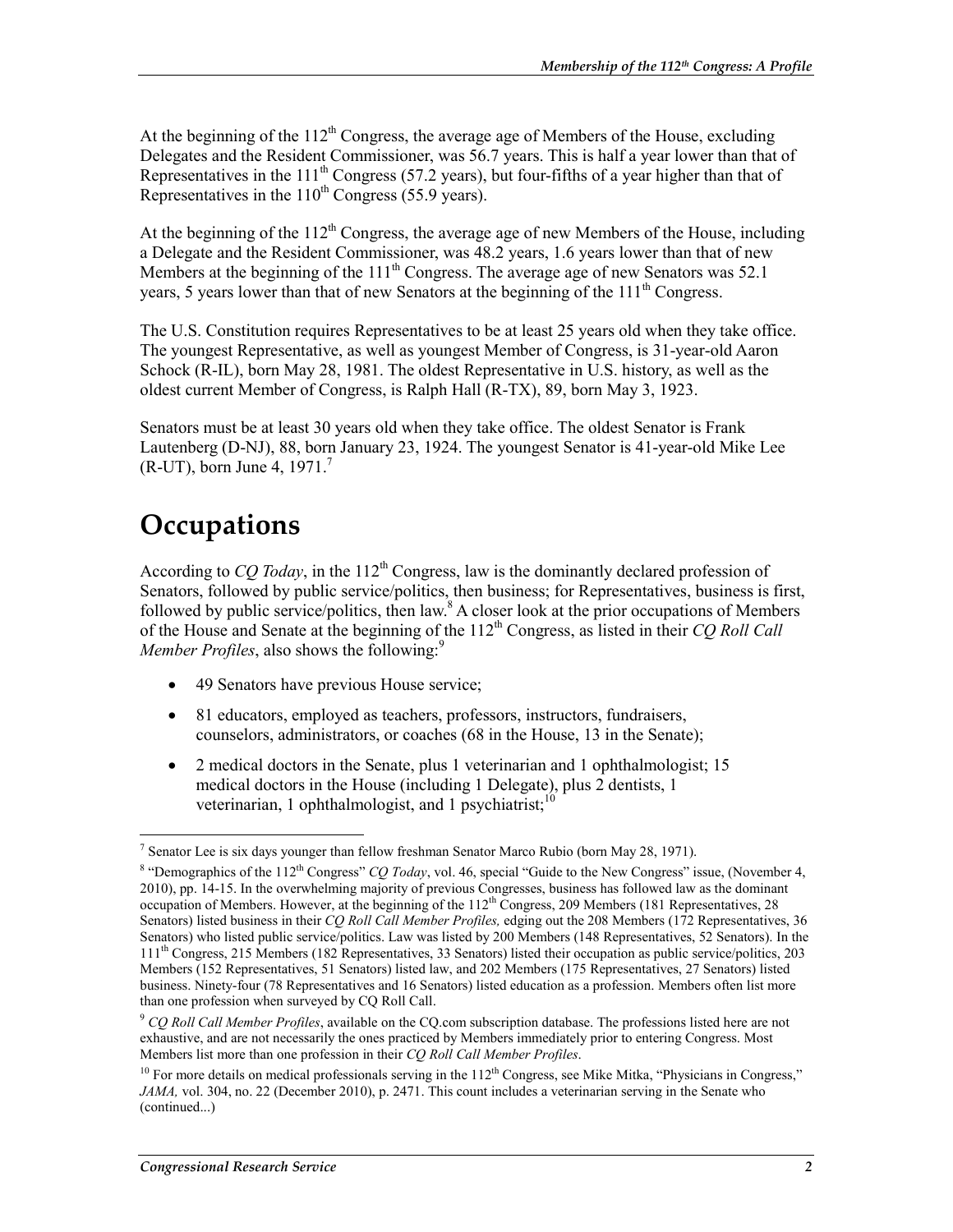- 2 psychologists (both in the House), an optometrist (in the Senate), and 6 nurses (all in the House);
- 5 ordained ministers, all in the House;
- 39 mayors (29 in the House, 10 in the Senate);
- 11 state governors (all in the Senate) and 9 lieutenant governors (3 in the Senate, 6 in the House, including 2 Delegates);
- 10 judges (all in the House), and 26 prosecutors (8 in the Senate, and 18 in the House, including a Delegate), who have served in city, county, state, federal, or military capacities;
- 1 cabinet secretary, 1 secretary of the navy, and 1 ambassador (all in the Senate);
- 263 state or territorial legislators (221 in the House, including 2 Delegates, and 42 in the Senate); $^{11}$
- at least 106 congressional staffers (21 in the Senate, 85 in the House), as well as 9 congressional pages (6 in the House and 3 in the Senate); $^{12}$
- 4 Peace Corps volunteers, all in the House;
- 3 sheriffs and 2 deputy sheriffs, 2 FBI agents, a border patrol agent (all in the House), and a firefighter in the Senate;
- 1 physicist, 1 chemist, 6 engineers, and 1 microbiologist (all in the House);
- 4 radio talk show hosts (2 House, 2 Senate), 3 radio or television broadcasters (all in the House), 6 reporters or journalists (2 in the House, 4 in the Senate), a radio station manager, a public television producer, a sportswriter, and a television commentator (all in the House);
- 7 accountants in the House and 2 in the Senate:
- 4 pilots, all in the House, including a former pilot of Marine One (the President's helicopter), and 1 astronaut, in the Senate;
- 2 screenwriters (1 House, 1 Senate), a comedian, in the Senate, a documentary film maker, also in the Senate, and 2 professional football players, both in the House;
- 17 farmers (15 House, 2 Senate) and 11 ranchers (9 House, 2 Senate);
- 2 almond orchard owners, both in the House, 1 farm manager (a Senator), 1 cattle farm owner (a Senator), 1 vintner (a House Member), and 1 fruit orchard worker (a House Member);
- 7 social workers in the House and 2 in the Senate; and

 $\overline{a}$ 

<sup>(...</sup>continued)

resigned shortly after the  $112<sup>th</sup>$  Congress began, with an effective date of May 2011.

<sup>&</sup>lt;sup>11</sup> National Conference of State Legislators, "Former State Legislators in the  $112<sup>th</sup>$  Congress" (as of December 14, 2010), http://www.ncsl.org/documents/statefed/fsl112.pdf, supplemented by data from *CQ Roll Call Member Profiles*. <sup>12</sup> Michael L. Koempel and Judy Schneider, *Congressional Deskbook*, 5<sup>th</sup> ed. (Washington: TheCapital.Net, 2007), pp.

<sup>206-209,</sup> supplemented by data from *CQ Roll Call Member Profiles*.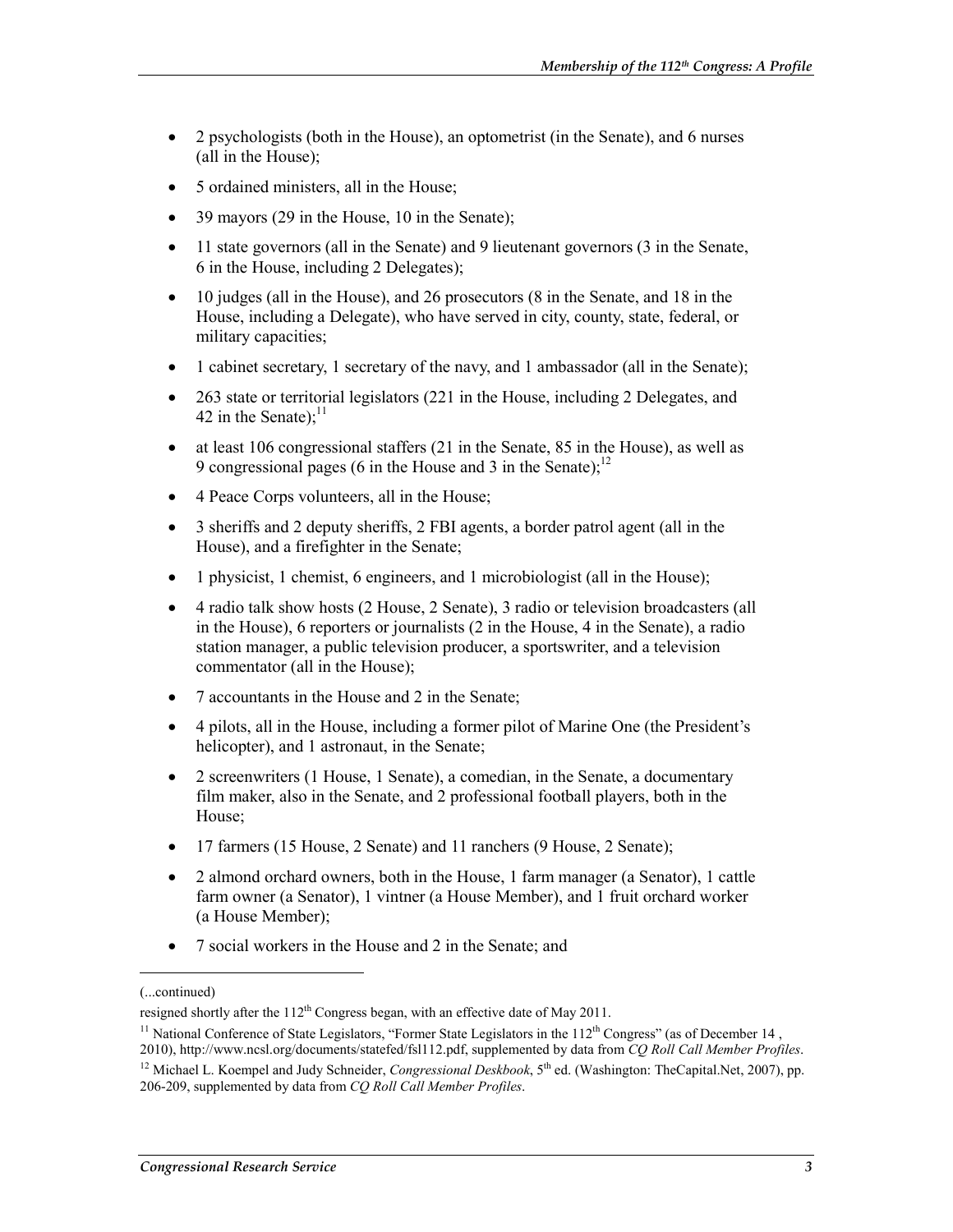• 5 current members of the military Reserves (3 House, 2 Senate), and 4 current members of the National Guard (3 House, 1 Senate).

Other occupations listed in the *CQ Roll Call Member Profiles*, although not necessarily the professions practiced immediately before entering Congress, include restaurateur, real estate agent, auctioneer, car dealership owner, construction worker, software engineer, paper mill worker, stockbroker, insurance agent, and funeral home owner.

# **Education**

As has been true in recent Congresses, the vast majority of Members (92% of House Members and 99% of Senators) at the beginning of the  $112<sup>th</sup>$  Congress held bachelor's degrees.<sup>13</sup> The *CQ Roll Call Member Profiles* indicate that 25 Members of the House and 1 Senator have no educational degree beyond a high school diploma.<sup>14</sup> Seven Members of the House, but no Senators, have associate's degrees as their highest degree, and one House Member has an LPN (nursing) degree. Eighty-three Members of the House and 16 Senators earned a master's degree as their highest educational degree. Law degrees are held by 167 Members of the House (38% of the total House) and 55 Senators (55% of the total Senate). Of the Members holding a law degree, four (three House Members and one Senator) also hold an LLM (Master of Laws) degree. Eighteen Representatives (but no Senators) have doctoral (Ph.D.) degrees, and 20 Members of the House and 4 Senators have a medical degree.<sup>15</sup>

By comparison, 30 years ago in the  $96<sup>th</sup>$  Congress (1979-1981), at least 48 Members of the House and 7 Senators had no degree beyond a high school diploma. Sixty-seven Representatives and 15 Senators had a master's degree, 17 Representatives and 4 Senators had a doctoral (Ph.D.) degree, and 197 Members of the House and  $60$  Senators had a law degree.<sup>16</sup> Five Members of the House and one Senator had a medical degree.<sup>17</sup>

Forty years ago, in the 91<sup>st</sup> Congress (1969-1971), at least 45 Representatives and 9 Senators had no degree beyond a high school diploma. Thirty-seven Representatives and 14 Senators had a master's degree, 7 Representatives and 2 Senators had a doctoral (Ph.D.) degree, 219 Members of the House and 58 Senators had a law degree, and 4 Representatives had a medical degree.<sup>18</sup>

<sup>&</sup>lt;u>.</u> <sup>13</sup> The information in this section of the report includes the Delegates and the Resident Commissioner.

<sup>&</sup>lt;sup>14</sup> One Representative earned a bachelor's degree in May 2012, during the  $112<sup>th</sup>$  Congress.

<sup>&</sup>lt;sup>15</sup> Three Senators, fifteen Representatives, and one Delegate have an M.D. degree; one Representative has a D.O. (doctor of osteopathic medicine) degree; two Representatives have a D.D.S. (doctor of dental surgery) degree; and one Senator and one Representative have a D.V.M. (doctor of veterinary medicine) degree. One Senator has an O.D. (doctor of optometry) degree, and is not included in the count of those with medical degrees. This count includes one Senator with a D.V.M. degree who resigned from Congress after the  $112<sup>th</sup>$  Congress began.

<sup>16</sup> CRS Report 89-92, *Educational Degrees Attained By Members of Congress, 94th through 101st Congresses*, by Mildred Amer. This report is out of print and available upon request.

 $17$  This number includes one Senator with a veterinary medicine degree and one Representative with a dental degree.

<sup>&</sup>lt;sup>18</sup> Senator Thomas F. Eagleton, "Educational Background of Members of Congress," remarks in the Senate, *Congressional Record*, vol. 117, part 36 (December 17, 1971), pp. 47696-47697. Senator Eagleton released a study done by educators George S. Reuter Jr. and Helen S. Reuter.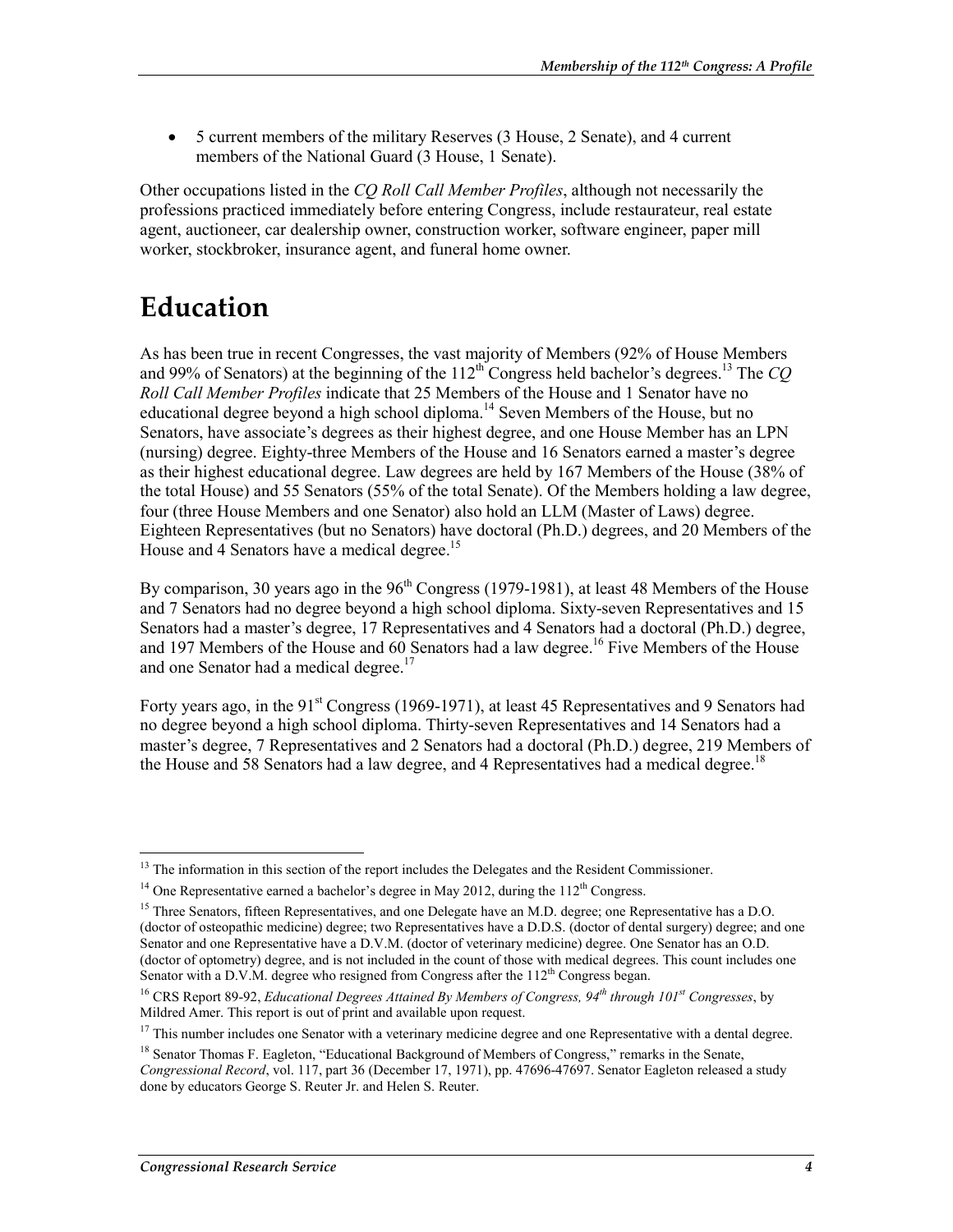Four Representatives and one Senator in the  $112^{th}$  Congress are graduates of the U.S. Military Academy and two Senators and one Representative are graduates of the U.S. Naval Academy<sup>19</sup>. Two Senators and two Representatives were Rhodes Scholars, three Representatives were Fulbright Scholars, one Representative was a Marshall Scholar, and one Representative was a Truman Scholar.<sup>20</sup>

### **Congressional Service**

The average length of service of Members of the House<sup>21</sup> at the beginning of the  $112<sup>th</sup>$  Congress was 9.8 years (4.9 terms), slightly shorter than that of the 111<sup>th</sup> Congress (10.3 years, or 5.15 terms). The average length of service in the  $110^{th}$  Congress was 10.3 years, and for the  $109^{th}$ Congress, 10.1 years.<sup>22</sup> Representative John Dingell (D-MI), the dean of the House, has the longest service of any House Member in history  $(55 \text{ years})^{23}$  He began serving on December 13, 1955.

The average length of service of Members of the Senate<sup>24</sup> at the beginning of the  $112<sup>th</sup>$  Congress was 11.4 years (1.9 terms), shorter than the  $11<sup>th</sup>$  Congress beginning average of 13.4 years (2.2) terms). The  $112^{th}$  Congress average is also shorter than that of the  $110^{th}$  Congress (13.1 years), and of the  $109<sup>th</sup>$  Congress (12.3 years).<sup>25</sup> Senator Daniel K. Inouye, the dean of the Senate, is the second-longest serving Senator in history (48 years). His service began on January 3, 1963.<sup>26</sup>

At the beginning of the  $112<sup>th</sup>$  Congress, 91 of the Representatives (21% of the total House membership) had first been elected to the House in November 2010, and 15 of the Senators (15% of the total Senate membership) had first been elected to the Senate in November  $2010^{27}$ 

<u>.</u>

<sup>&</sup>lt;sup>19</sup> This count includes one graduate of the U.S. Military Academy who resigned from the House after the  $112<sup>th</sup>$ Congress began.

<sup>&</sup>lt;sup>20</sup> Rhodes and Marshall Scholarships fund study at British universities; Fulbright Scholarships fund international exchange programs; Truman Scholarships fund undergraduate study.

<sup>21</sup> Representatives are elected for two-year terms.

 $^{22}$  This service does not include Delegates or the Resident Commissioner. For additional information, refer to CRS Report R41545, *Congressional Careers: Service Tenure and Patterns of Member Service, 1789-2011*, by Matthew Eric Glassman and Amber Hope Wilhelm.

<sup>23</sup> CRS Report RL34581, *Members Who Have Served in the U.S. Congress for 30 Years or More*, by Mildred Amer and Clay H. Wellborn.

<sup>&</sup>lt;sup>24</sup> Senators are elected for six-year terms. Note that 49 Senators in the  $112^{th}$  Congress have previously served in the House.

<sup>25</sup>CRS Report R41545, *Congressional Careers: Service Tenure and Patterns of Member Service, 1789-2011*, by Matthew Eric Glassman and Amber Hope Wilhelm.

<sup>&</sup>lt;sup>26</sup> Senator Robert C. Byrd (D-WV) served longer (51 years) than any other Senator in history. Senator Byrd, who previously served in the House, also had the longest total service in Congress (57 years) of any Member in history. A list of the longest serving Senators is available on the Senate website at http://www.senate.gov/senators/Biographical/ longest serving.htm.

<sup>27</sup> For additional information about "First-Term" or "Freshmen" Members, refer to CRS Report R41283, *First-Term Members of the House of Representatives and Senate, 64th – 112th Congresses*, by Jennifer E. Manning and R. Eric Petersen.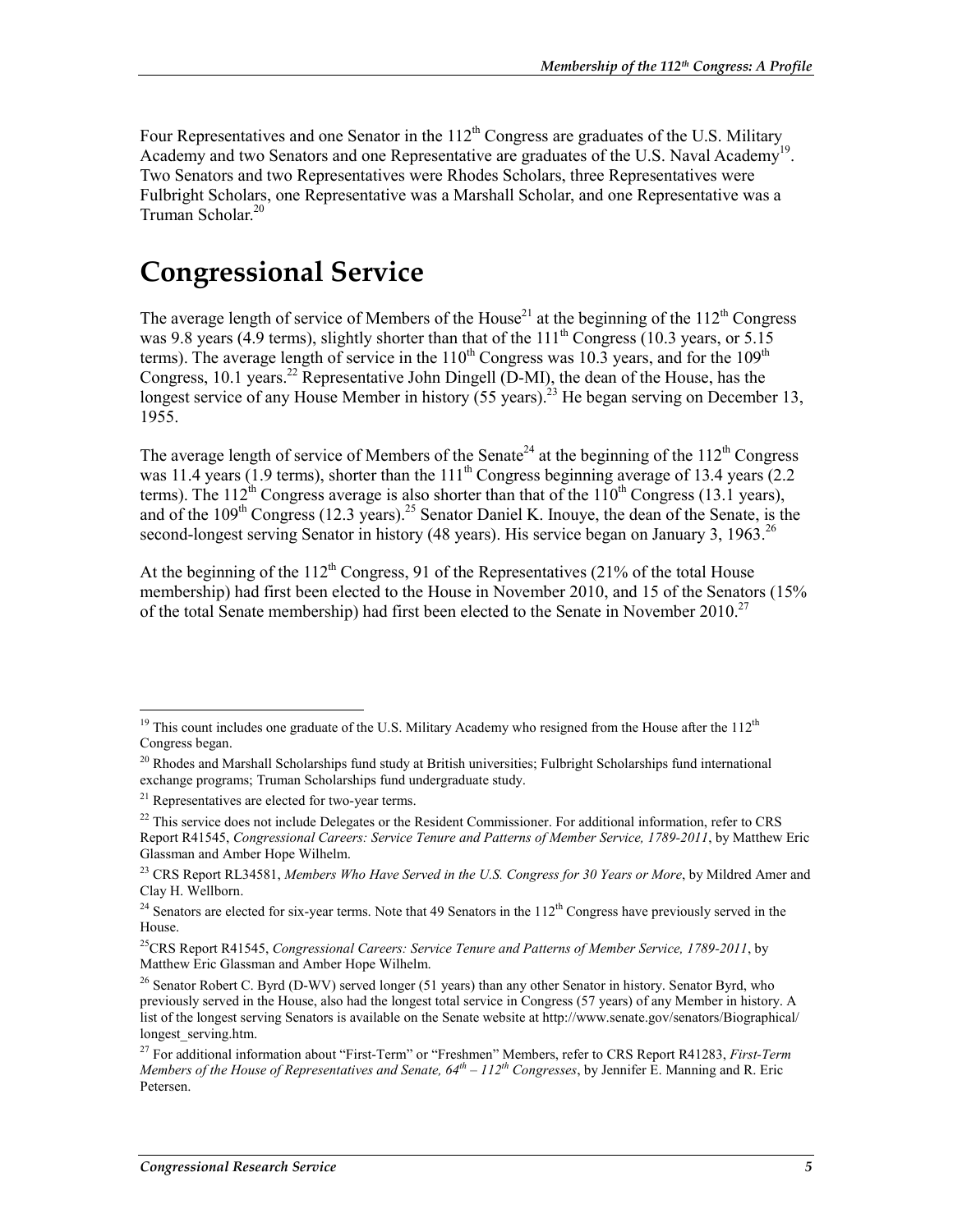# **Religion**

Ninety-nine percent of the Members of the  $112<sup>th</sup>$  Congress cite a specific religious affiliation.<sup>28</sup> The Pew Forum on Religion and Public Life, which studies the religious affiliation of Members, states, "The  $112<sup>th</sup>$  Congress, like the U.S. public, is majority Protestant and about a quarter Catholic. Baptists and Methodists are the largest Protestant denomination in the new Congress, just as they are in the country as a whole."<sup>29</sup>

According to statistics gathered by the Pew Forum and CQ Roll Call at the beginning of the  $112<sup>th</sup>$ Congress, 57% of the Members (248 in the House, 56 in the Senate) are Protestants. Twenty-nine percent of the Members (132 in the House, 24 in the Senate) are Catholic. Seven percent of the Members (27 in the House, 12 in the Senate) are Jewish. Other religious affiliations represented in the  $112<sup>th</sup>$  Congress include Greek Orthodox, Ouaker, Unitarian Universalist, and The Church of Jesus Christ of Latter-Day Saints (Mormon). There are also three Buddhists and two Muslims, all serving in the House.<sup>30</sup>

# **Gender and Ethnicity**

#### **Female Members**

<u>.</u>

Ninety-four women (17.4% of the total membership) currently serve in the  $112<sup>th</sup>$  Congress, three less than at the beginning of the  $111^{th}$  Congress.<sup>31</sup> Seventy-seven, including 3 Delegates, serve in the House and 17 in the Senate. Of the 77 women in the House, 53 are Democrats, including the 3 Delegates, and 24 are Republicans. Of the 17 women serving in the Senate, 12 are Democrats and 5 are Republicans.

#### **African American Members**

There are 43 African American Members (7.9% of the total membership, and a record number) in the 112<sup>th</sup> Congress; all 43 serve in the House, including 2 Delegates.<sup>32</sup> This number includes two

<sup>&</sup>lt;sup>28</sup> According to information gathered by CQ Roll Call and the Pew Forum, "no Members of Congress say they are unaffiliated. ... Only six Members of the  $112^{th}$  Congress (about 1%) do not specify a religious affiliation," The Pew Forum on Religion & Public Life, "Faith on the Hill: the Religious Composition of the  $112^{th}$  Congress," http://www.pewforum.org/Government/Faith-on-the-Hill—The-Religious-Composition-of-the-112th-Congress.aspx.

<sup>&</sup>lt;sup>29</sup> The Pew Forum on Religion & Public Life, "Faith on the Hill: the Religious Composition of the 112<sup>th</sup> Congress," http://www.pewforum.org/Government/Faith-on-the-Hill—The-Religious-Composition-of-the-112th-Congress.aspx

<sup>&</sup>lt;sup>30</sup> Detailed religious affiliation information for the Members of the 112<sup>th</sup> Congress (excluding the Delegates and the Resident Commissioner) is available in the Pew Forum on Religion & Public Life, "Faith on the Hill: the Religious Composition of the 112<sup>th</sup> Congress," http://www.pewforum.org/Government/Faith-on-the-Hill—The-Religious-Composition-of-the-112<sup>th</sup>-Congress.aspx.

 $31$  Ninety-two women were sworn into the  $112<sup>th</sup>$  Congress, but two female House Members have since resigned, and four more have arrived in special elections. For more information, see CRS Report RL30261, *Women in the United States Congress: 1917-2012*, by Jennifer E. Manning and Colleen J. Shogan.

 $32$  Forty-four African Americans were sworn into the  $112<sup>th</sup>$  Congress; one House Member passed away in March 2012 and was replaced by his son in November 2012, and another resigned in November 2012. For more information, see CRS Report RL30378, *African American Members of the United States Congress: 1870-2012*, by Jennifer E. Manning and Colleen J. Shogan.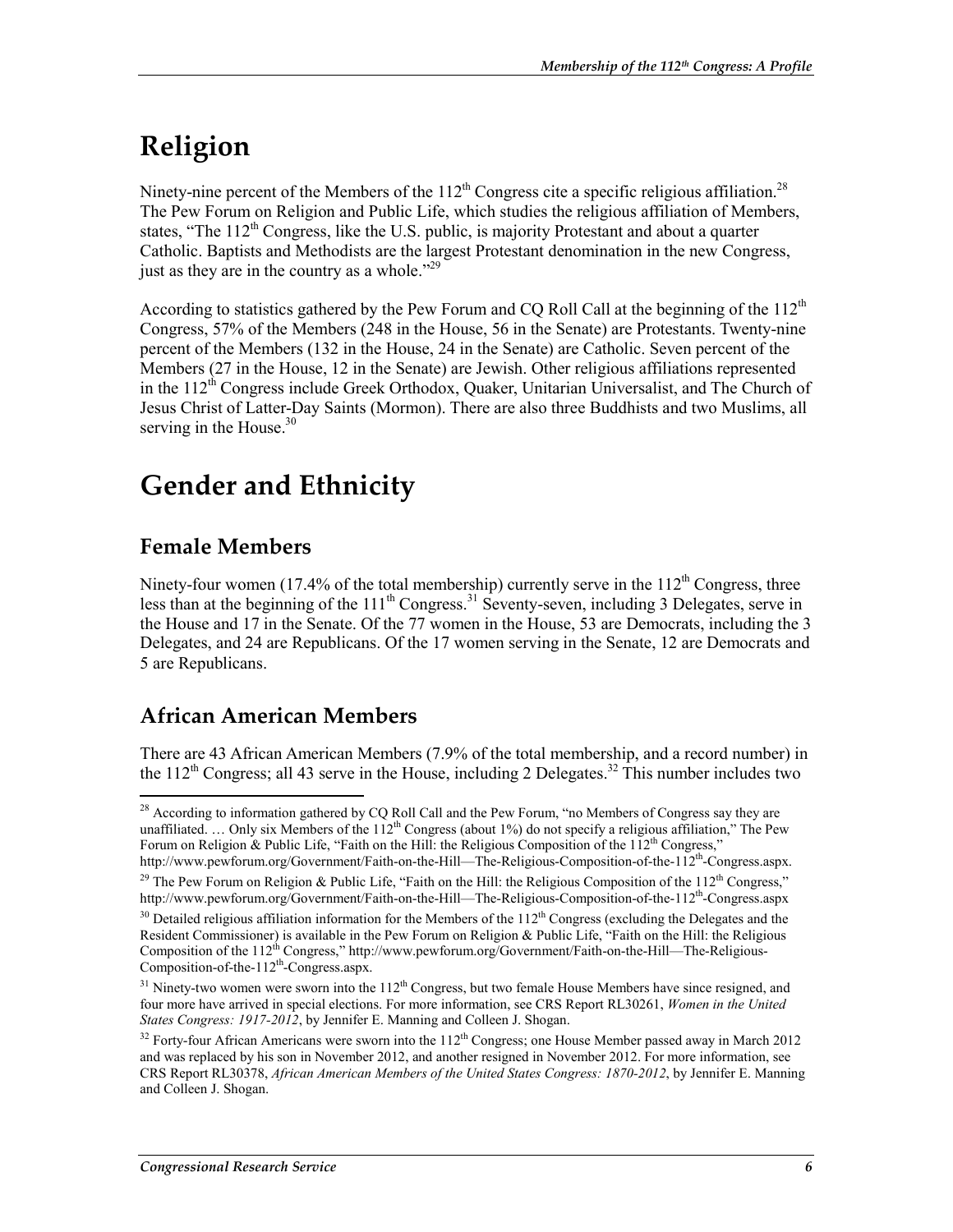Members of the House who are of African American and Asian, or South Asian, ancestry; these Members are counted in both ethnic categories in this report. Forty-two are Democrats, including two Delegates, and two are Republicans. Fifteen African American women, including two Delegates, serve in the House.

#### **Hispanic Members**

There are 31 Hispanic or Latino Members in the  $112<sup>th</sup>$  Congress, 5.7% of the total membership.<sup>33</sup> Twenty-nine serve in the House and two in the Senate. Of the Members of the House, 21 are Democrats (including 1 Delegate and the Resident Commissioner from Puerto Rico) $34$ , 8 are Republicans, and 7 are women. There is one male Hispanic Senator from each party. One set of Hispanic Members, Representatives Linda Sánchez and Loretta Sanchez,<sup>35</sup> are sisters.<sup>36</sup>

#### **Asian Pacific American Members**

Twelve Members of the  $112<sup>th</sup>$  Congress (2.2% of the total membership) are of Asian, South Asian, or Native Hawaiian/other Pacific Islander ancestry. Ten (9 Democrats, 1 Republican) serve in the House,  $37$  2 (both Democrats) serve in the Senate. Of those serving in the House, two are Delegates. Four of the Asian Members are female, all in the House.

These numbers include two House Members who are also of African American ancestry, and another of Hispanic ancestry; these Members are counted in both ethnic categories.

#### **American Indian Members**

There is one American Indian (Native American) Member of the  $112<sup>th</sup>$  Congress, who is a Republican Member of the House.

## **Foreign Birth**

1

Eight Representatives and one Senator  $(1.7\%$  of the entire  $112<sup>th</sup>$  Congress) were born outside the United States. Their places of birth include Cuba, Great Britain, India, Japan, Pakistan, Peru, and Canada.<sup>38</sup> Several of these Members were born to American citizens working or serving abroad.

<sup>&</sup>lt;sup>33</sup> This number includes three Members of the House who are of Portuguese ancestry and belong to the Congressional Hispanic Caucus or the Congressional Hispanic Conference. This number also includes one Member of the House who resigned in August 2012.

<sup>&</sup>lt;sup>34</sup> This number includes one Delegate who is of Hispanic and Asian ancestry and counted in both ethnic categories.

<sup>&</sup>lt;sup>35</sup> Both sisters are Democrats from California. Note that Linda Sánchez uses an accent in her last name; her sister Loretta does not.

<sup>&</sup>lt;sup>36</sup> Note that brothers Sen. Carl Levin (D-MI) and Rep. Sander Levin (D-MI) also serve in the 112<sup>th</sup> Congress, and Rep. Ron Paul (R-TX) serves with his son, Senator Rand Paul (R-KY).

 $37$  Another Democratic House Member of Asian ancestry resigned in August 2011.

<sup>&</sup>lt;sup>38</sup> CQ Roll Call, "112<sup>th</sup> Congress: Birthplaces," http://www.cq.com/members/factfilereport.do?report=mff-birthplaces. This number does not include one Senator born in the Panama Canal Zone; persons who were born in the Zone are legally U.S. citizens. It also does not include one Taiwanese-born Representative who resigned from the House in (continued...)